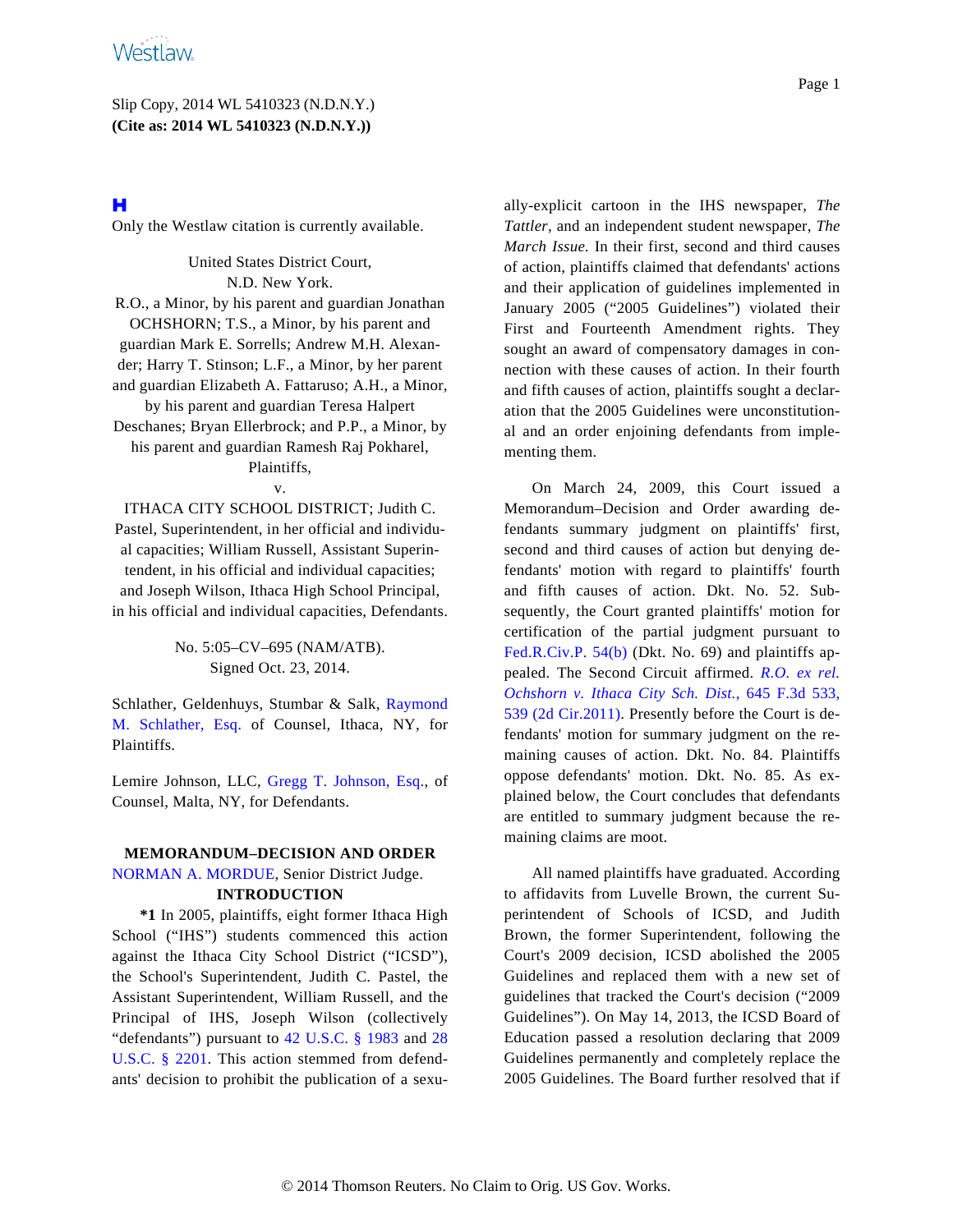any editorial disputes arose that were not clearly resolved by the 2009 Guidelines, the ICSD and administrators would adhere to the ruling and legal principals set forth in the Court's rulings in this action. In the eight years between the commencement of the action and defendants' filing of the present motion for summary judgment, defendants have never used or applied the 2005 Guidelines.

In response, plaintiffs submit an affidavit from their attorney, who argues:

the actions of defendant Ithaca City School District, including the promulgation of the 2009 Guidelines and the related resolution of May 14, 2013, do not constitute a denunciation of the 2005 Guidelines or other acknowledgment of their constitutional infirmity sufficient to guarantee that the underlying constitutional violations would not recur absent injunctive relief. Indeed, that the 2009 Guidelines suffer from some of the same constitutional flaws as the 2005 guidelines undercuts any claim that the 2005 guidelines have been effectively repudiated.

### **DISCUSSION**

#### **Summary Judgment Standard**

**\*2** Summary judgment is appropriate when there is no genuine issue with regard to any material fact, and the moving party is entitled to judgment as a matter of law. *See [Celotex Corp. v. Catrett](http://www.westlaw.com/Find/Default.wl?rs=dfa1.0&vr=2.0&DB=0000708&FindType=Y&SerialNum=1986132677),* [477 U.S. 317, 322, 106 S.Ct. 2548, 91 L.Ed.2d 265](http://www.westlaw.com/Find/Default.wl?rs=dfa1.0&vr=2.0&DB=0000708&FindType=Y&SerialNum=1986132677) [\(1986\).](http://www.westlaw.com/Find/Default.wl?rs=dfa1.0&vr=2.0&DB=0000708&FindType=Y&SerialNum=1986132677) When deciding a summary judgment motion, the court must "resolve all ambiguities and draw all factual inferences in favor of the party opposing the motion." *[McPherson v. Coombe,](http://www.westlaw.com/Find/Default.wl?rs=dfa1.0&vr=2.0&DB=0000506&FindType=Y&ReferencePositionType=S&SerialNum=1999106994&ReferencePosition=280)* 174 [F.3d 276, 280 \(2d Cir.1999\)](http://www.westlaw.com/Find/Default.wl?rs=dfa1.0&vr=2.0&DB=0000506&FindType=Y&ReferencePositionType=S&SerialNum=1999106994&ReferencePosition=280).

## **Mootness**

The Second Circuit has instructed that: "The voluntary cessation of allegedly illegal activities will usually render a case moot 'if the defendant can demonstrate that (1) there is no reasonable expectation that the alleged violation will recur and (2) interim relief or events have completely and irrevocably eradicated the effects of the alleged viol-

ation." *[Granite State Outdoor Advertising, Inc., v](http://www.westlaw.com/Find/Default.wl?rs=dfa1.0&vr=2.0&DB=0000506&FindType=Y&ReferencePositionType=S&SerialNum=2002585949&ReferencePosition=451). [Town of Orange, Connecticu](http://www.westlaw.com/Find/Default.wl?rs=dfa1.0&vr=2.0&DB=0000506&FindType=Y&ReferencePositionType=S&SerialNum=2002585949&ReferencePosition=451)t,* [303 F.3d 450, 45](http://www.westlaw.com/Find/Default.wl?rs=dfa1.0&vr=2.0&DB=0000506&FindType=Y&ReferencePositionType=S&SerialNum=2002585949&ReferencePosition=451)1 [\(2d Cir.2002\)](http://www.westlaw.com/Find/Default.wl?rs=dfa1.0&vr=2.0&DB=0000506&FindType=Y&ReferencePositionType=S&SerialNum=2002585949&ReferencePosition=451) (quoting *[Campbell v. Greisberger,](http://www.westlaw.com/Find/Default.wl?rs=dfa1.0&vr=2.0&DB=0000506&FindType=Y&ReferencePositionType=S&SerialNum=1996084815&ReferencePosition=706)* 80 [F.3d 703, 706 \(2d Cir.1996\)](http://www.westlaw.com/Find/Default.wl?rs=dfa1.0&vr=2.0&DB=0000506&FindType=Y&ReferencePositionType=S&SerialNum=1996084815&ReferencePosition=706).

Here, according to the affidavits from the present and previous superintendents. ICSD has adhered to the 2009 Guidelines since their enactment. Thus, there is no basis on which to find that the alleged violation, which involved the 2005 Guidelines, will recur. Indeed, plaintiffs present no evidence calling the issue of recurrence into question. Further, in view of the five years that have passed, without incident, since the revision of the guidelines, there is no reason to believe that any "unconstitutional restrictions are currently in place." *[Id](http://www.westlaw.com/Find/Default.wl?rs=dfa1.0&vr=2.0&DB=0000506&FindType=Y&ReferencePositionType=S&SerialNum=2002585949&ReferencePosition=452).* [at 452](http://www.westlaw.com/Find/Default.wl?rs=dfa1.0&vr=2.0&DB=0000506&FindType=Y&ReferencePositionType=S&SerialNum=2002585949&ReferencePosition=452).

Plaintiffs attorney argues that the 2009 Guidelines suffer from the same "vagueness and ambiguity and prior restraint as the 2005 Guidelines—for example, the Guidelines state that the faculty advisor may refuse to approve 'material that might reasonably be perceived to advocate \* \* \* conduct otherwise inconsistent with the shared values of a civilized social order." Schlather Aff., 9, n. 2. While plaintiffs' counsel is concerned that the 2009 Guidelines may present new constitutional problems, the Court finds that the ICSD Board sufficiently revised the 2005 Guidelines to render moot plaintiffs' claims against them. Accordingly, defendants are entitled to summary judgment dismissing the fourth and fifth causes of action.

## **CONCLUSION**

For these reasons, it is

**ORDERED** that defendants' motion (Dkt. No. 84) for summary judgment dismissing the fourth and fifth causes of action is granted; and it is further

**ORDERED** that the complaint is dismissed; and it is further

**ORDERED** that the Clerk of the Court is dir-